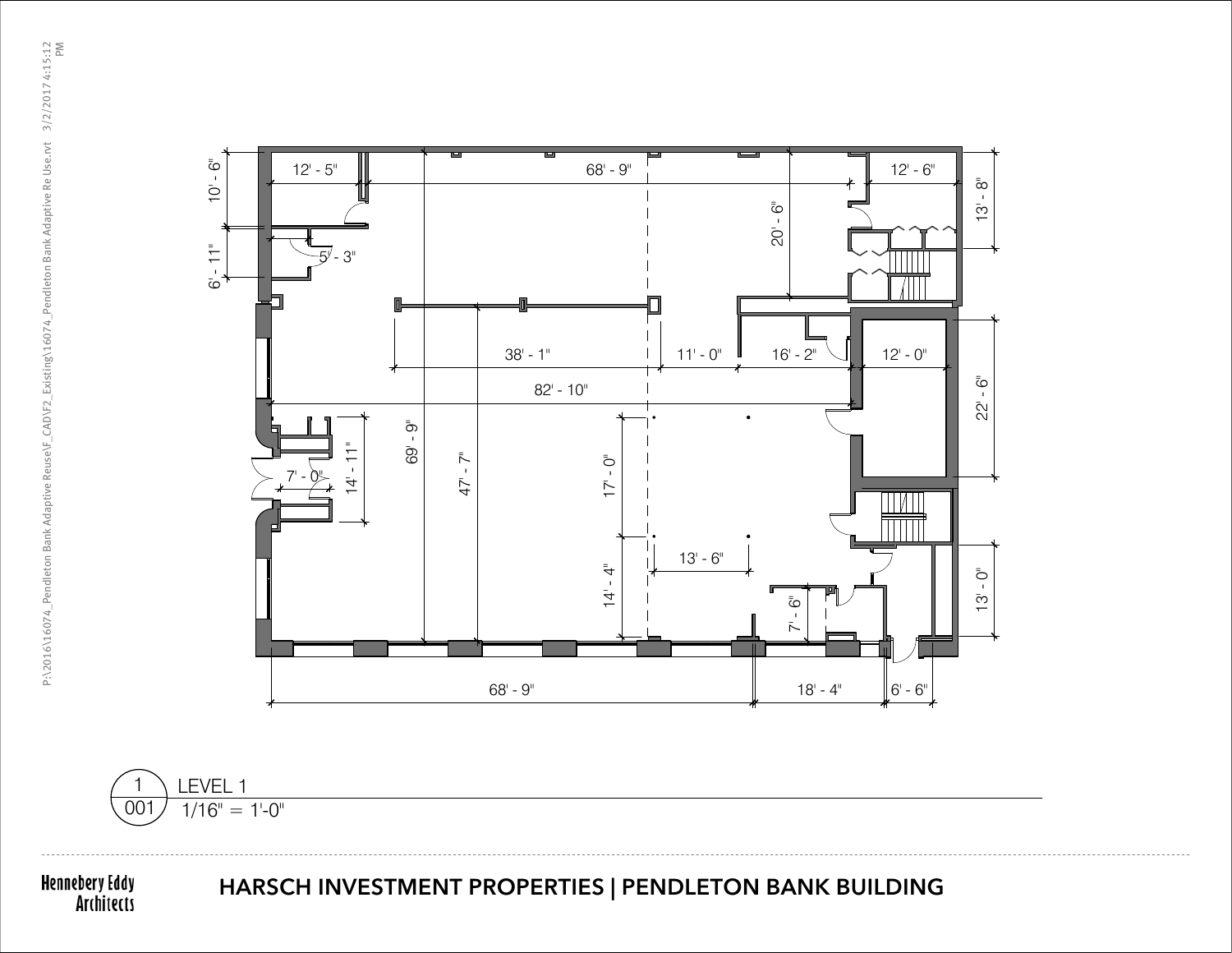



## HARSCH INVESTMENT PROPERTIES | PENDLETON BANK BUILDING

Hennebery Eddy<br>Architects